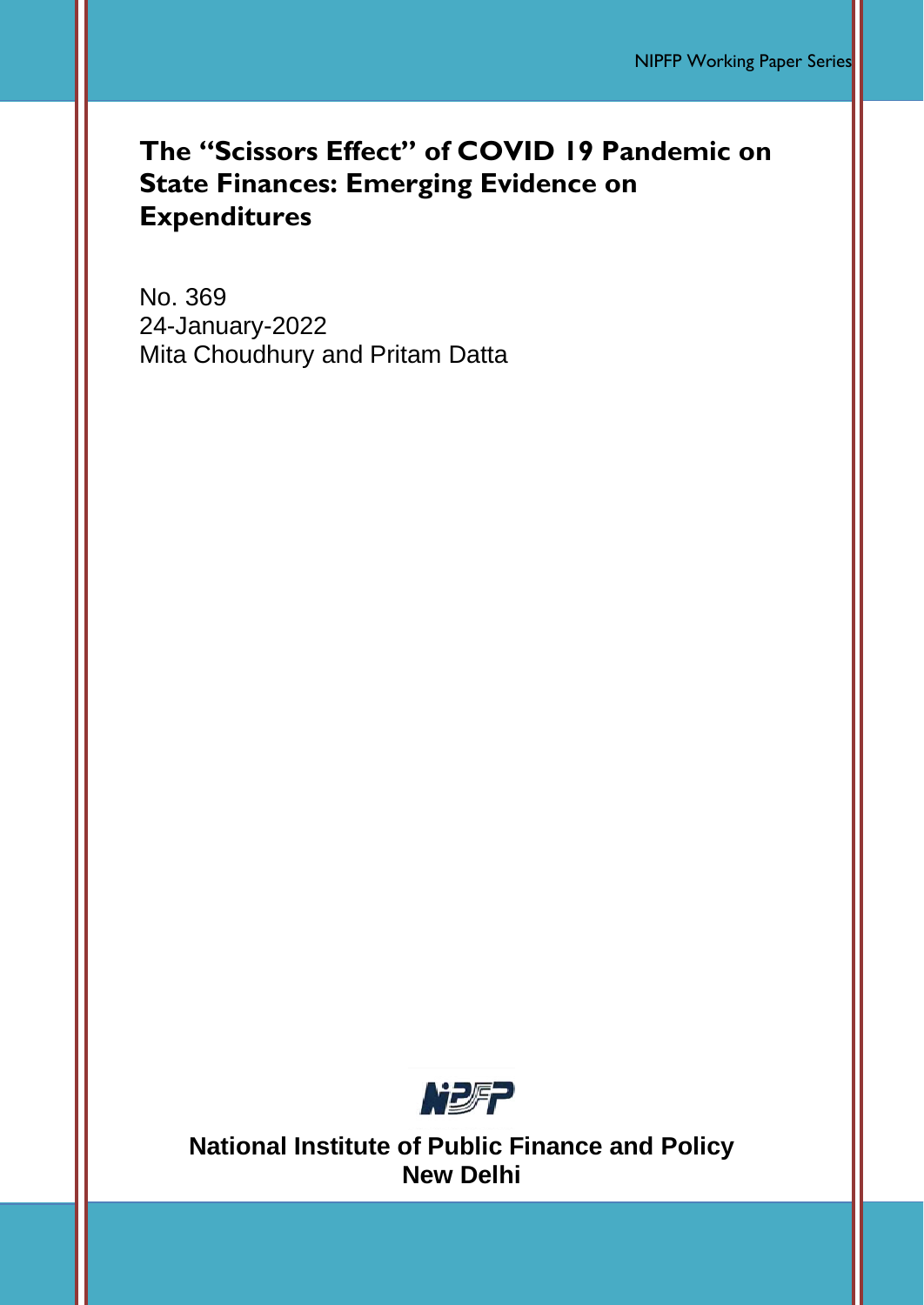

## **The "Scissors Effect" of COVID 19 Pandemic on State Finances: Emerging Evidence on Expenditures**

## **Mita Choudhury<sup>1</sup> Pritam Datta<sup>23</sup>**

## *Abstract*

The COVID pandemic imposed dual pressures on state finances. Contraction in revenues was coupled with an increased pressure to expand public spending to counter the adversities of the pandemic. Evidence from 26 states suggest that aggregate revenues fell by about 5 per cent in the pandemic year, 2020-21. Despite this fall, States have maintained a 5 per cent average growth rate of aggregate spending. Public expenditure in social sector grew at a significantly higher rate than economic services. Within social services, health expenditure in 15 selected major states grew at 16 per cent, the highest among all. This rise in health spending has however, come at the cost of expenditures in a number of other important sectors. Expenditures in education and nutrition remained nearly stagnant in the pandemic year.

<sup>&</sup>lt;sup>1</sup> Associate Professor, National Institute of Public Finance and Policy, New Delhi

<sup>&</sup>lt;sup>2</sup> Fellow II, National Institute of Public Finance and Policy, New Delhi

<sup>&</sup>lt;sup>3</sup> We are extremely thankful to Rohit Dutta and Rashi Mittal for their remarkable contributions to data processing work. This work would not have been possible without their support. We are also thankful to Ragini for data entry and processing for a few states.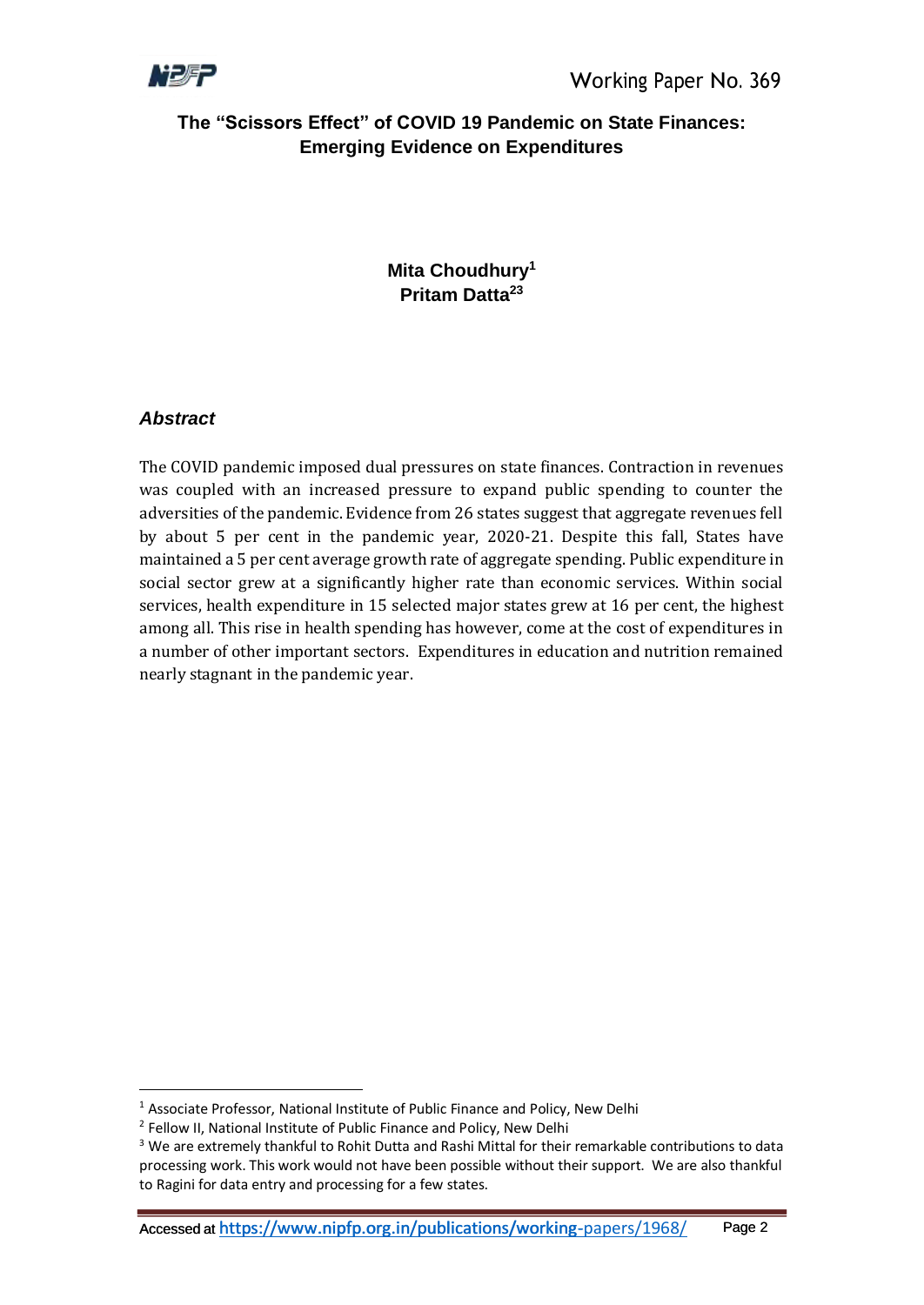

## **The "Scissors Effect" of COVID 19 Pandemic on State Finances: Emerging Evidence on Expenditures**

#### **Introduction**

The COVID pandemic imparted a negative shock to economies worldwide, and India is not an exception. Across the globe, countries have witnessed sharp contraction in revenues following the pandemic leading to anticipated decline in public spending and increase in government debt. In India too, the pandemic resulted in erosion of revenues both at the level of States and the Union government, and this led to speculations on its impact on public expenditure and debt levels. The compressed revenues were coupled with increased pressure to expand public spending on health, social security and other sectors to deal with economic adversities arising from the pandemic. The concern on the impact of the pandemic was particularly heightened by the fact that the economy was already on a downslide when the pandemic struck. The dual pressure of loss of revenues and need for increased spending was expected to hit hard the finances of the state governments. The 15th Finance (FC) commission expressed a particular concern on this dual pressure and called it a "scissor effect" of the pandemic on state finances.

Countries have adopted a variety of approaches to combat the fiscal stress associated with the COVID-19 pandemic. The United States and China made extra funds available in the budget by using existing laws for emergency and disaster situations (Barroy *et.al.* 2020). In France Germany and Italy, the government used 'decrees' to ensure adequate resources for service providers (Barroy *et.al.* 2020). Several other countries reprioritized and rationalized recurrent and non-urgent spending to meet the expenditure needs (Barroy *et.al.* 2020, Curristine *et. al.* 2020, Gbohoui and Medas, 2021). Many countries also resorted to extra-budgetary sources of funds to facilitate additional spending on health and other sectors during the pandemic (Rahim *et.al*. 2020). In general, a combination of public funds, private donations and external aids have been used to increase the size of the revenue pool across countries to meet the. needs of the pandemic (Rahim *et.al*. 2020). Early evidence on a number of high income countries also indicate that health spending increased significantly in the pandemic year (WHO 2021). In most low and middle income countries however, the pattern is yet to be documented (WHO 2021).

In India, the impact of the pandemic on revenue collection in States is expected to set in through two channels: shrinkage in states' own revenues and decline in transfers from the Union government. Revenues are predominantly mobilized by the Union government, and a low revenue buoyancy at the Union level can result in lower transfers to State governments. The dependence of States on Central transfers varies across States, and the impact of the pandemic on State revenues will depend on the relative contribution and buoyancy of own revenues *vis-a-vis* central transfers in individual States. On the expenditure front, the effect of pandemic is likely to be more pronounced in states, as they bear bulk of the public expenditure responsibilities in the Indian Union. With shrinking revenues and evolving expenditure needs, States are likely to have rationalized and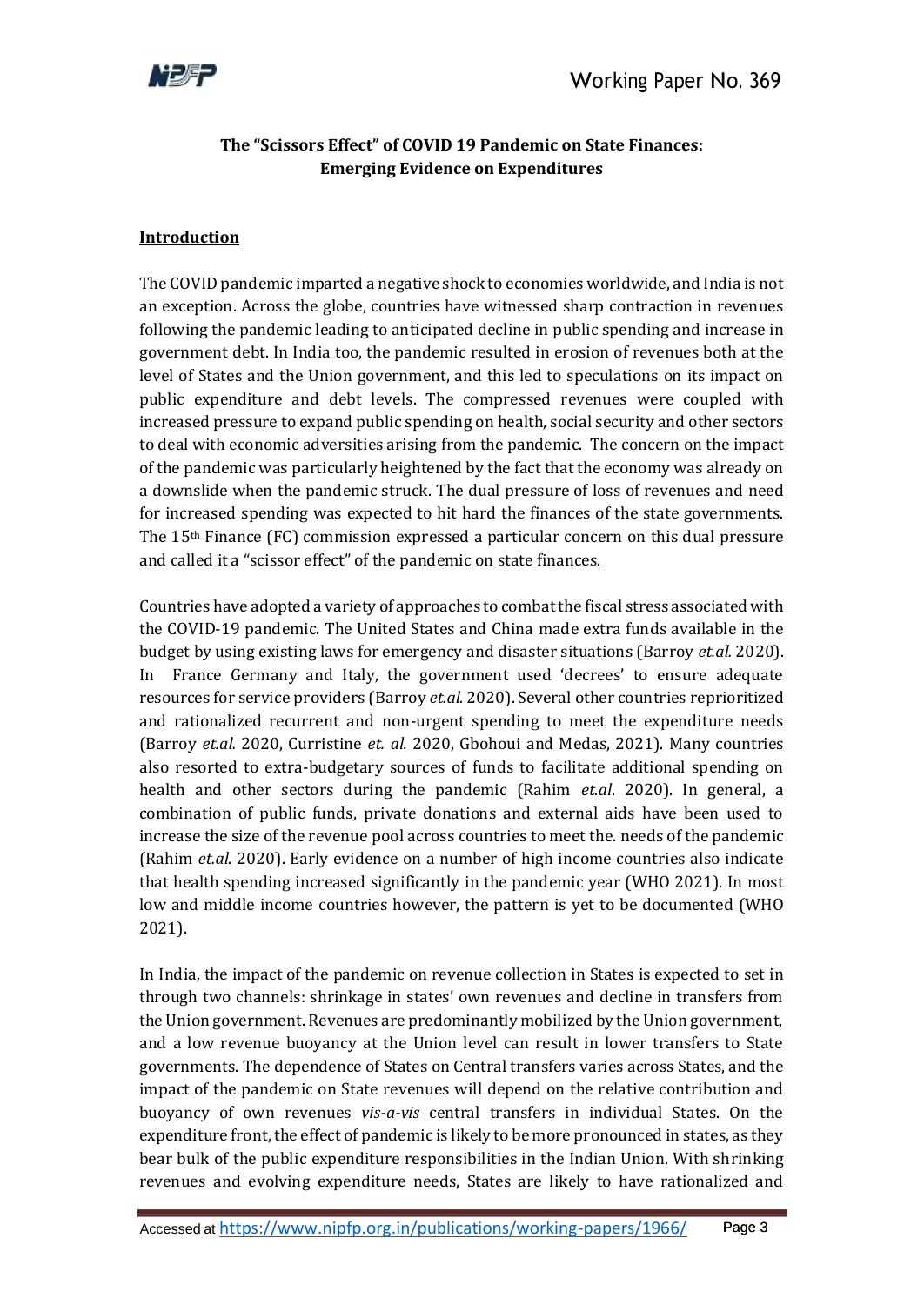

reprioritized public spending, and the adjustments made are likely to reflect state-specific policy responses to the pandemic.

The extent of fiscal stress in states have been gradually unfolding. Estimates provided by the Comptroller and Auditor General (CAG) suggested that the total receipts of 16 major States up to the third quarter (Q3) of 2020-21 was lower by 11.55 per cent as compared to the receipts up to Q3 in 2019-20 (Mukherjee and Badola 2021). This decline in total receipts in most States was largely driven by a fall in states' own tax collection in the form of GST, and tax devolution from the Union government (Mukherjee and Badola 2021). States' own revenues were lower by about 12 per cent, while tax devolution declined by 22.9 per cent in the same period. Union budget 2021 also indicated that the revised estimates of tax devolution to States was about 30 per cent lower than the budget estimates of the Union government in the pandemic year 2020-21 (Mukherjee and Badola 2021).

The significant fall in tax devolution from the Union to States has been partially compensated by grants-in-aid. Revised estimate of grant-in-aid released by the Union government to States was about 8 per cent higher than budget estimates in 2020-21. Importantly, there has been no reduction in grants-in-aid to States for centrally sponsored (CSS) or central sector schemes (CS), and this is expected to extend some relief to social sector spending in States. The grants recommended by the XV<sup>th</sup> Finance Commission (FC) for the year 2020-21 have also been largely adhered to, and the revised estimates of release of FC grants were about 22 per cent higher than the budget estimates. The gains in grant-in-aid were however, inadequate to compensate for the fall in tax devolution, resulting in a net decline in aggregate transfers to States. This decline has squeezed the fiscal space for expenditure in states and increased revenue and fiscal deficits. Although States have curbed aggregate expenditures to an extent, the curb was inadequate to counter the revenue squeeze. which in turn led to a significant rise in revenue and fiscal deficits at the state-level (Mukherjee and Badola 2021).

The shrinkage in fiscal space for expenditures may lead to expenditure restructuring. The extent and nature of this restructuring will however, depend on size of the revenue shock, sectoral priorities and other social and economic policies undertaken to counter the adversities of the pandemic.

In this paper, we attempt to highlight aggregate trends in revenues and expenditures of States in the pandemic year 2020-21 *vis-a-vis* 2019-20 (the reference year), and the response of State governments to the squeezing fiscal space. Specifically, we analyse changes in sectoral expenditures with a view to understand varied response across states in protecting social sector spending in general, and health spending in particular, *vis-a-vis* spending in economic sectors following the pandemic.

### **Data Sources and Methodological Issues**

Much of the existing evidence on aggregate revenues and expenditures are either based on revised estimates or on "actual" figures for part of the year. We use "actual" figures for each of the months of the fiscal year 2020-21. For aggregate trends in revenues and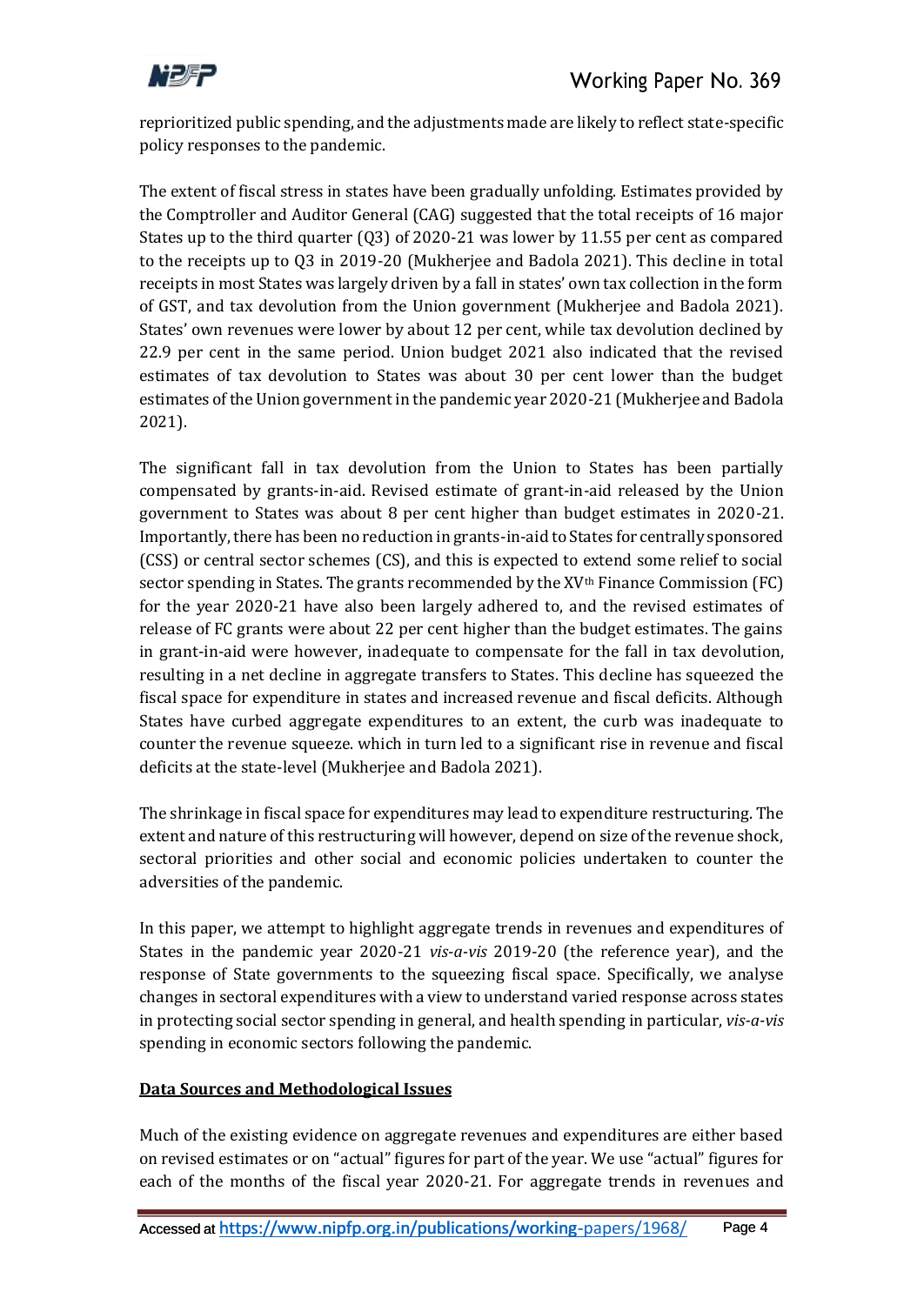

expenditures, we use Monthly key indicators (MKIs) compiled by the Comptroller and Auditor general (CAG) of India for 26 states. Further, for sectoral expenditures within social services, we use Monthly Civil Accounts (MCAs) provided by the office of the Principal Auditor General (PAG) in 15 major States. <sup>4</sup> MKIs provided by the office of CAG do not provide break-up of expenditures by sectors, and therefore, we resort to MCAs for detailed expenditure analysis. Disaggregated information on expenditures by major budget heads provided in MCAs, allows us to examine changes in the composition of social sector spending in different States.

### **Aggregate Revenues and Expenditures**

In 2020-21, the pandemic year, aggregate receipts of the 26 states declined by 4.6 per cent from the level of 2019-20. The decline in aggregate receipts was registered after a positive growth of around 2 per cent in the two years prior to the pandemic, between 2018-19 and 2019-20 (Table 1). Notably, in the first three quarters of the financial year 2020-21, receipts declined by around 11 per cent, but with higher receipts in the  $4<sup>th</sup>$ quarter, the aggregate decline was contained at 4.6 per cent. The shortfall in States' receipts is also reflected in the fact that the difference between the 'actual' receipts and 'budget estimate' in the pandemic year was lower than the two years preceding the pandemic. In 2020-21, 'actual' receipts was about 22 per cent lower than the year's budget estimate in comparison to around 18 and 9 per cent in 2019-20 and 2018-19 respectively (Table 1). As a share of aggregate GSDP of all States, revenue receipts fell by about 1.5 per cent between 2018-19 and 2020-21.

The aggregate fall in tax and non-tax revenues was substantially higher than aggregate receipts. Between 2019-20 and 2020-21, total tax receipts (including tax devolution from the Union government) and non-tax revenues fell by 9 per cent, while grant-in-aid to States grew by 19 per cent (Table 1). The increase in grant-in-aid from the Union government partly compensated the sharp fall in tax and non-tax revenues in States. In 2020-21, 'actual' sum of tax and non-tax receipts fell short by about 25 per cent from the budget estimate. The corresponding shortfall in 2018-19 and 2019-20 was much lower; 5 per cent and 15 per cent respectively. For grant-in-aid to states, 'actual' releases to States were about 86 per cent of B.E. in in 2020-21, which was higher than the two previous years.

<sup>4</sup> The States included are Andhra Pradesh, Haryana, Jharkhand, Karnataka, Himachal Pradesh, Gujarat, Telangana, Chhattisgarh, Madhya Pradesh, Orissa, Rajasthan, Tamil Nadu, Uttar Pradesh, Uttarakhand and Maharashtra.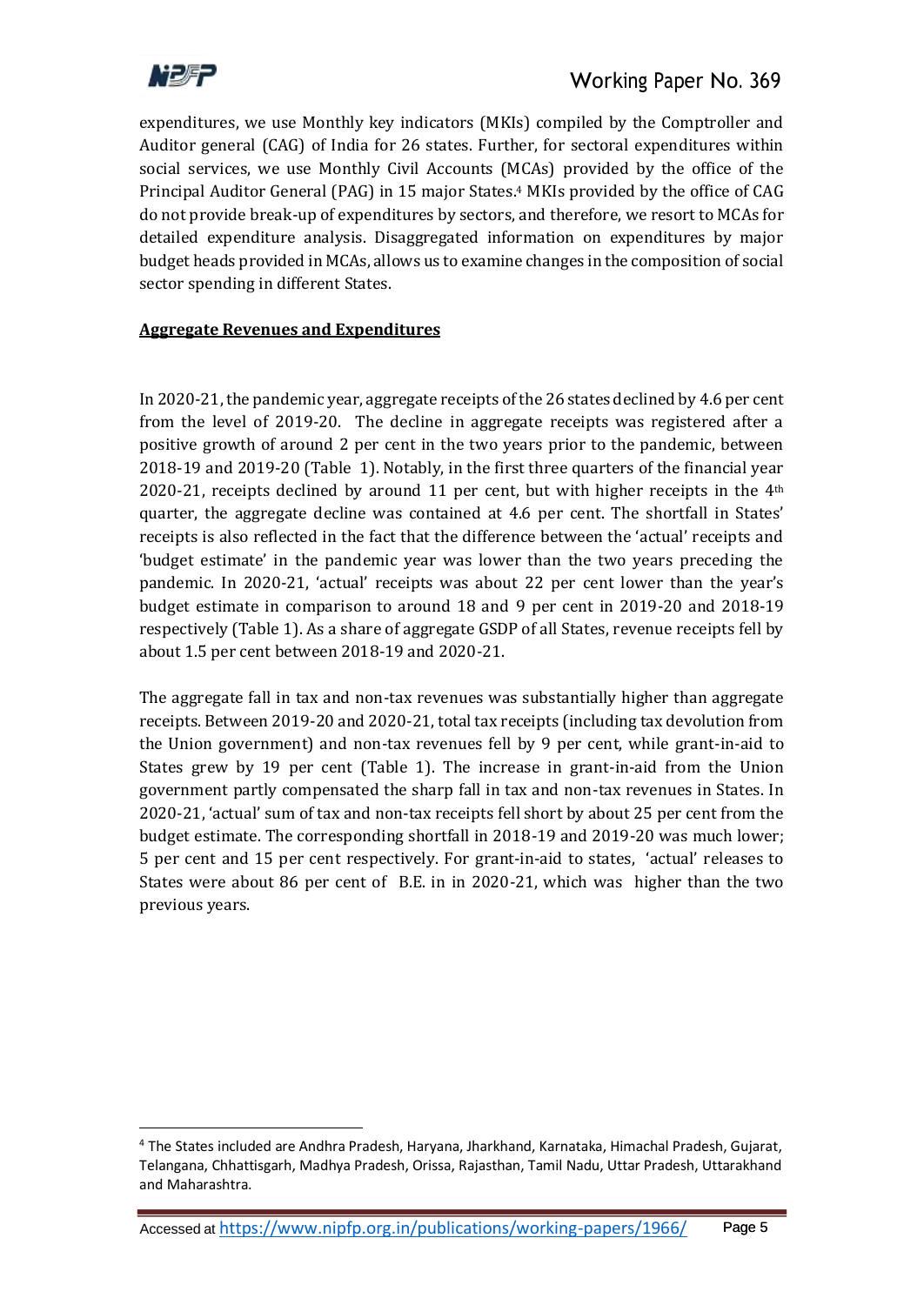

| Table 1: Aggregate receipts and expenditure of States and growth rates, 2018-19 to 2020-21 |
|--------------------------------------------------------------------------------------------|
|--------------------------------------------------------------------------------------------|

|                                           |         | <b>Growth rate</b> | <b>Actuals to</b> | <b>Actuals</b>  | <b>Actuals</b>  |
|-------------------------------------------|---------|--------------------|-------------------|-----------------|-----------------|
|                                           | 2018-19 | 2019-20            | <b>Budget</b>     | to              | to              |
|                                           | to      | to                 | <b>Estimate</b>   | <b>Budget</b>   | <b>Budget</b>   |
|                                           | 2019-20 | 2020-21            | (B.E.)            | <b>Estimate</b> | <b>Estimate</b> |
|                                           |         |                    |                   | (B.E.)          | (B.E.)          |
|                                           |         |                    | 2018-19           |                 |                 |
|                                           |         |                    |                   | 2019-20         | 2020-21         |
| A. Total Receipts (B+C)                   | 2.1     | $-4.6$             | 90.9              | 81.9            | 77.8            |
| B. Total Revenue Receipts (B.1 +B.2)      | 2.2     | $-3.6$             | 91.3              | 82.2            | 77.8            |
| <b>B.1 Tax + Non-tax Revenues</b>         | $-1.2$  | $-8.9$             | 95.0              | 85.4            | 75.4            |
| <b>B.1.1 Tax Revenues</b>                 | $-3.9$  | $-5.3$             | 95.2              | 83.1            | 76.9            |
| (including State share in Central taxes)  |         |                    |                   |                 |                 |
| <b>B.1.2 Non-tax Revenues</b>             | 23.6    | $-35.3$            | 93.1              |                 | 62.4            |
| <b>B 2. Grant-in-aid and Contribution</b> | 19.6    | 19.1               | 75.8              | 82.8            | 86.8            |
| <b>Capital Receipts (non-debt)</b>        | $-1$    | $-68$              | 74.8              | 69.7            | 69.9            |
| <b>Borrowings</b><br>D.                   | 13      | 56                 |                   |                 |                 |
| Total Expenditure (E.1+E.2)/(F+G+H)<br>E. | 5.2     | 4.9                | 86.1              | 81.6            | 86.5            |
| <b>E.1 Revenue Expenditure</b>            | 6.2     | 5.7                | 87.9              | 84.1            | 88.2            |
| <b>E.2 Capital Expenditure</b>            | $-8.7$  | 1.9                | 76.6              | 66.8            | 76.8            |
|                                           |         |                    |                   |                 |                 |
| F. Expenditure on General Services        | 5.5     | 6.2                |                   |                 |                 |
| <b>G.</b> Expenditure on Social Services  | 9.0     | 6.1                |                   |                 |                 |
| H. Expenditure on Economic Services       | 4.0     | 3.7                |                   |                 |                 |

*Source*: Monthly Key Indicators (MKIs) compiled by the Comptroller and Auditor General (CAG), Government of India.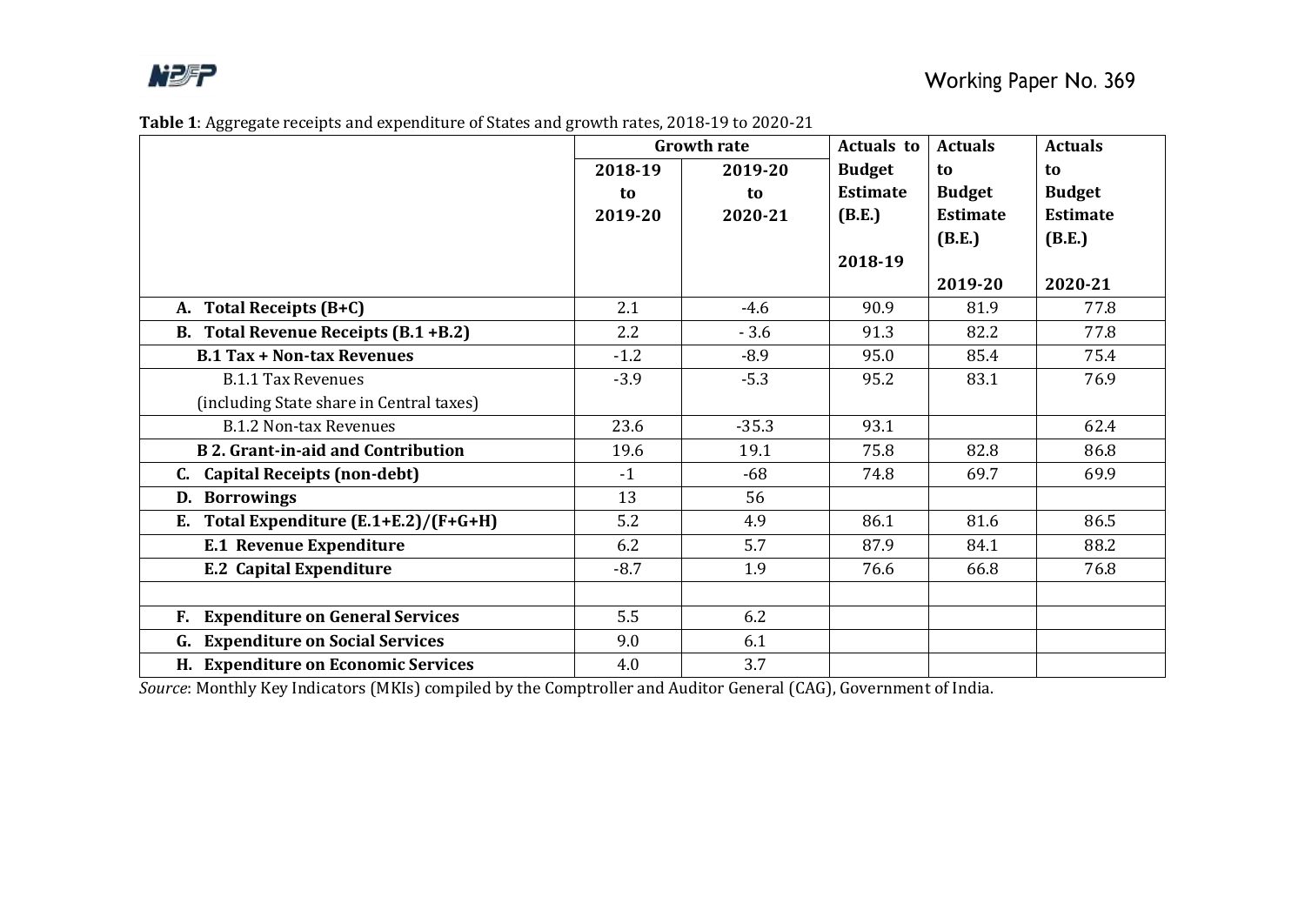

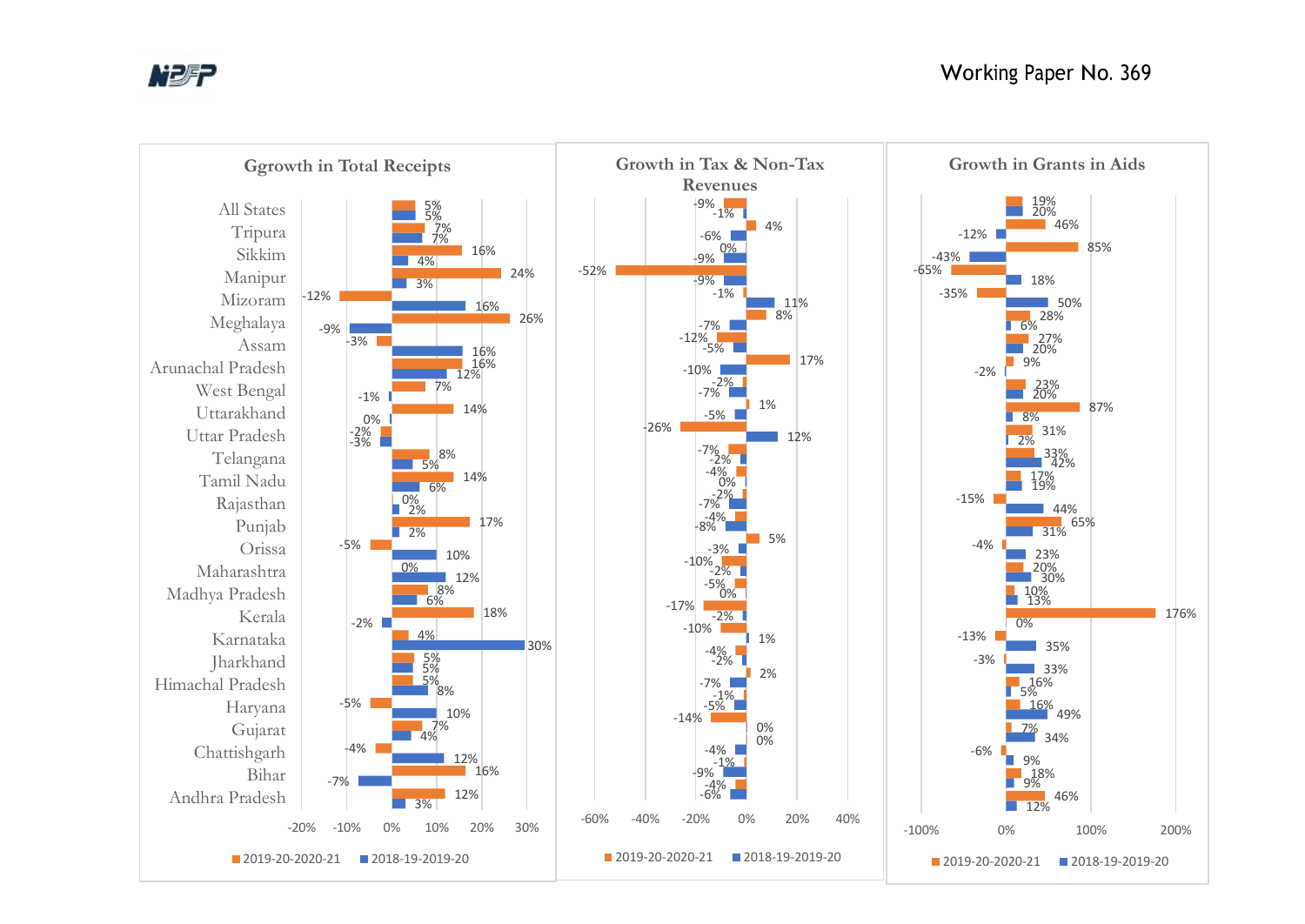

**Table 2.** Growth in Tax and non-tax receipts, grant-in-aid and total receipts of States (per cent)

| <b>States</b>     | Tax + Non-tax   | Grant-in-aid | <b>Total Receipts</b> |
|-------------------|-----------------|--------------|-----------------------|
|                   | <b>Receipts</b> |              | (Rev + non-debt Cap)  |
| Andhra Pradesh    | $-4.4$          | 45.7         | 2.4                   |
| <b>Bihar</b>      | $-0.9$          | 17.8         | 3.8                   |
| Chhattisgarh      | 0.2             | $-5.9$       | $-1.3$                |
| Gujarat           | $-14.0$         | 6.6          | $-10.5$               |
| Haryana           | $-1.1$          | 16.4         | $-5.4$                |
| Himachal Pradesh  | 1.5             | 15.5         | 8.8                   |
| Jharkhand         | $-4.2$          | $-2.5$       | $-3.9$                |
| Karnataka         | $-10.1$         | $-12.8$      | $-10.6$               |
| Kerala            | $-16.9$         | 176.4        | 7.1                   |
| Madhya Pradesh    | $-4.7$          | 9.9          | $-1.5$                |
| Maharashtra       | $-9.8$          | 20.5         | $-5.1$                |
| <b>Orissa</b>     | 5.0             | $-4.5$       | 3.2                   |
| Punjab            | $-4.4$          | 65.4         | 11.4                  |
| Rajasthan         | $-1.5$          | $-14.6$      | $-13.7$               |
| <b>Tamil Nadu</b> | $-4.1$          | 17.3         | $-0.7$                |
| Telangana         | $-7.2$          | 33.4         | $-2.6$                |
| Uttar Pradesh     | $-26.0$         | 31.1         | $-20.1$               |
| Uttarakhand       | 1.2             | 86.9         | 24.4                  |
| West Bengal       | $-1.5$          | 23.2         | 3.9                   |
| Arunachal Pradesh | 17.2            | 9.0          | 15.0                  |
| Assam             | $-11.7$         | 26.7         | 0.6                   |
| Meghalaya         | 7.8             | 28.3         | 13.7                  |
| Mizoram           | $-1.2$          | $-34.6$      | $-19.7$               |
| Manipur           | $-51.7$         | $-65.0$      | $-58.2$               |
| Sikkim            | $-0.1$          | 84.8         | 15.6                  |
| Tripura           | 3.8             | 46.2         | 20.8                  |
| <b>All States</b> | $-8.9$          | 19.1         | $-4.6$                |

*Source*: Monthly Key Indicators (MKIs) compiled by the Comptroller and Auditor General (CAG), Government of India.

A state-wise analysis shows that aggregate receipts fell by more than 10 per cent in Gujarat, Karnataka, Rajasthan, Uttar Pradesh, Mizoram and Manipur, by 5-10 per cent in Maharashtra and Haryana, and less than 5 per cent in the rest of the states (Table 2). Interestingly, aggregate receipts did not fall in 13 out of the 26 states under study (Table 2). In fact, in Punjab, and a number of small and hilly states like Uttarakhand, Arunachal Pradesh, Meghalaya, Sikkim and Tripura aggregate receipts increased by more than 10 per cent. Kerala and Himachal Pradesh also registered a growth of 5-10 per cent in aggregate receipts. (Table 2). In many of these states, the positive growth in receipts was steered by a substantial grant-in-aid from the Union government (Table 2). Tax and nontax receipts fell in almost all major States except Chhattisgarh, Odisha, Himachal Pradesh, Uttarakhand, Meghalaya and Tripura, but grant-in-aid increased in most states compensating for the loss in tax and non-tax revenues (Table 2). A typical example is that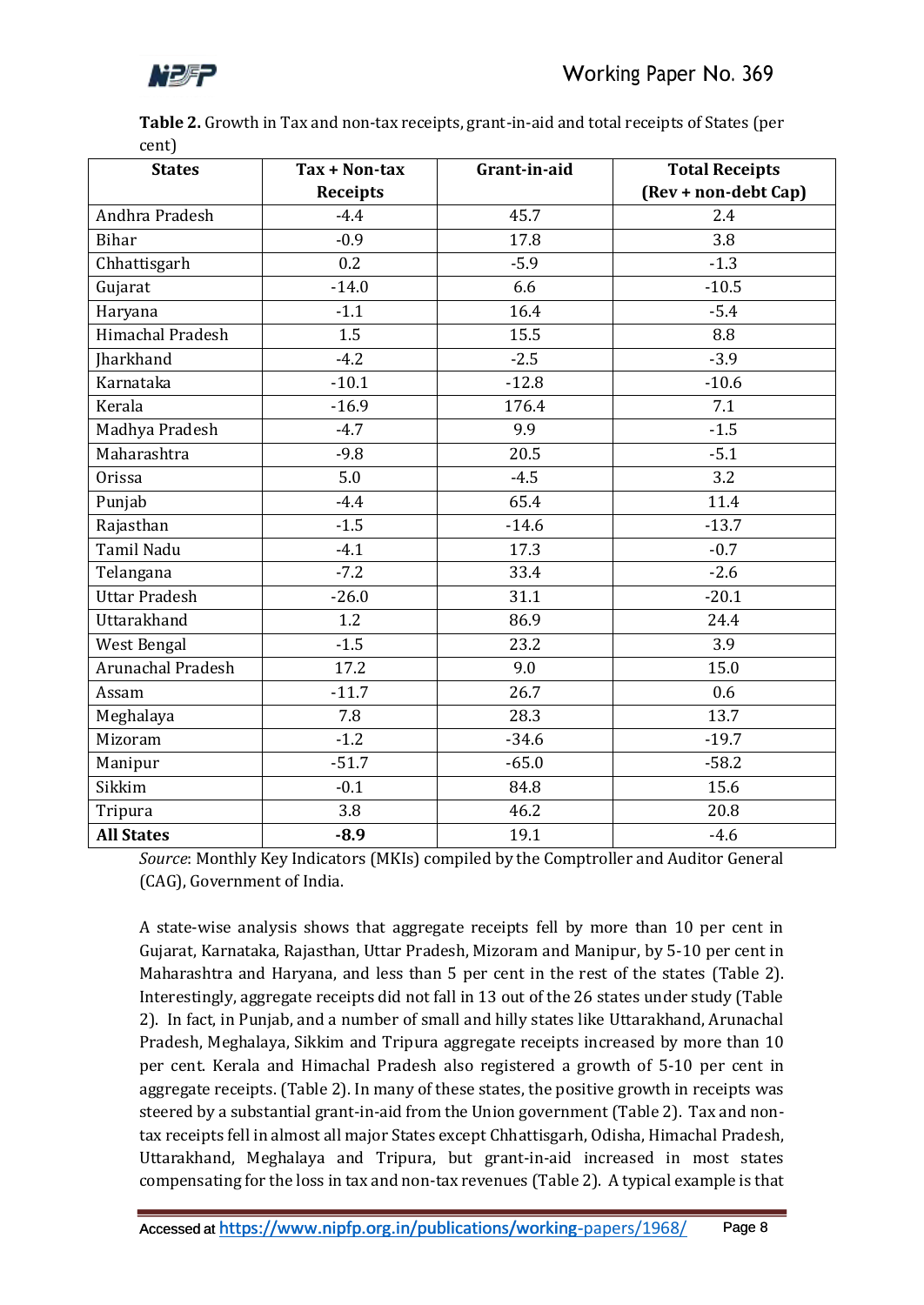

of Kerala. In Kerala, tax and non-tax receipts fell by nearly 17 per cent in the pandemic year, but owing to a substantial grant-in-aid from the Union government, receipts increased by 7 per cent. In other states like Gujarat, Maharashtra and Uttar Pradesh, the increase in grant-in-aid only ensured that the fall in total receipts is lowered.

Notably, tax and non-tax revenues are united in nature, and a fall in these untied resources cannot be compensated by tied grant-in aid. A major part of grant-in-aid is tied towards Central sector (CS) and Centrally Sponsored schemes (CSS) and are not available for reprioritization. This implies that the fall in tax and non-tax revenues in States is likely to result in a significant contraction in untied resources at the state-level. The non-negative growth in grant-in-aid however, has positive implications for the social sector. Bulk of the CS and CSS schemes are for the social sector, and an increase in grant-in-aid in most States will ensure that expenditure on social sector schemes initiated by the Union government is not unduly curtailed in the pandemic year.

|                      | <b>Fiscal Deficit</b> |       |          | Growth of Fiscal Deficit as a per cent of                                     |
|----------------------|-----------------------|-------|----------|-------------------------------------------------------------------------------|
|                      | 2019-                 | 2020- | Increase | GSDP in 2020-21 over 2019-20                                                  |
|                      | 20                    | 21    |          | Meghalaya<br>$5\%$                                                            |
| Andhra P             | 4.1                   | 5.6   | 1.5      | Uttar Pradesh<br>$4\%$                                                        |
| <b>Bihar</b>         | 2.1                   | 4.8   | 2.8      | Bihar<br>$3\%$                                                                |
| Chhattisgarh         | 5.2                   | 4.5   | $-0.7$   | $12\%$<br>Rajasthan                                                           |
| Gujarat              | 1.6                   | 2.8   | 1.2      | Jharkhand<br>$2\%$                                                            |
| Haryana              | 3.9                   | 3.9   | $-0.1$   | Madhya Pradesh<br>$2\%$                                                       |
| Himachal P           | 3.4                   | 2.9   | $-0.5$   | All States<br>$\blacksquare$ 1%                                               |
| <b>Iharkhand</b>     | 2.5                   | 4.7   | 2.2      | Tamil Nadu<br>$2\%$                                                           |
| Karnataka            | 2.3                   | 3.9   | 1.5      | Karnataka<br>$2\%$                                                            |
| Kerala               | 2.9                   | 3.9   | 1.0      | Andhra Pradesh<br>$2\%$                                                       |
| Madhya P             | 3.4                   | 5.3   | 1.9      | Telangana<br>$1\%$                                                            |
| Maharashtra          | 2.0                   | 2.6   | 0.7      | Punjab<br>$1\%$                                                               |
| Orissa               | 3.7                   | 1.8   | $-1.9$   | $1\%$<br>Gujarat                                                              |
| Punjab               | 3.1                   | 4.4   | 1.3      | Kerala<br>$1\%$                                                               |
| Rajasthan            | 3.6                   | 6.0   | 2.4      | Maharashtra<br>$1\%$                                                          |
| Tamil Nadu           | 3.3                   | 4.9   | 1.6      | Arunachal Pradesh<br>$1\%$                                                    |
| Telangana            | 3.3                   | 4.7   | 1.3      | Sikkim<br>$\blacksquare$ 1%                                                   |
| <b>Uttar Pradesh</b> | $-0.7$                | 3.2   | 3.9      | West Bengal<br>$-10%$                                                         |
| Uttarakhand          | 3.0                   | 2.3   | $-0.7$   | Haryana<br>$0\%$ 1                                                            |
| West Bengal          | 3.0                   | 3.4   | 0.4      | Himachal Pradesh<br>$0\%$                                                     |
| Arunachal P          | 3.7                   | 4.3   | 0.       | Chattishgarh<br>$-1\%$                                                        |
| Assam                | 4.4                   | 2.9   | $-1.5$   | Uttarakhand<br>$-1\%$                                                         |
| Meghalaya            | 3.3                   | 7.8   | 4.5      | Assam                                                                         |
| Manipur              | 3.5                   | 27.0  | 23.4     | $-2\%$<br>Orissa                                                              |
| Sikkim               | 6.3                   | 6.9   | 0.6      | $-2\%$                                                                        |
| Tripura              | 5.9                   | 3.5   | $-2.4$   | Tripura -2%                                                                   |
| <b>All States</b>    | 2.6%                  | 3.9%  | 1.3      | $3\%$<br>$-3\%$<br>$-2\%$<br>$-1\%$<br>$0\%$<br>$1\%$<br>$2\%$<br>$4\%$<br>5% |

**Table3** : Fiscal Deficit as per cent of GSDP

*Source*: Author estimations based on Monthly Key Indicators compiled by the Comptroller and Auditor General (CAG), Government of India.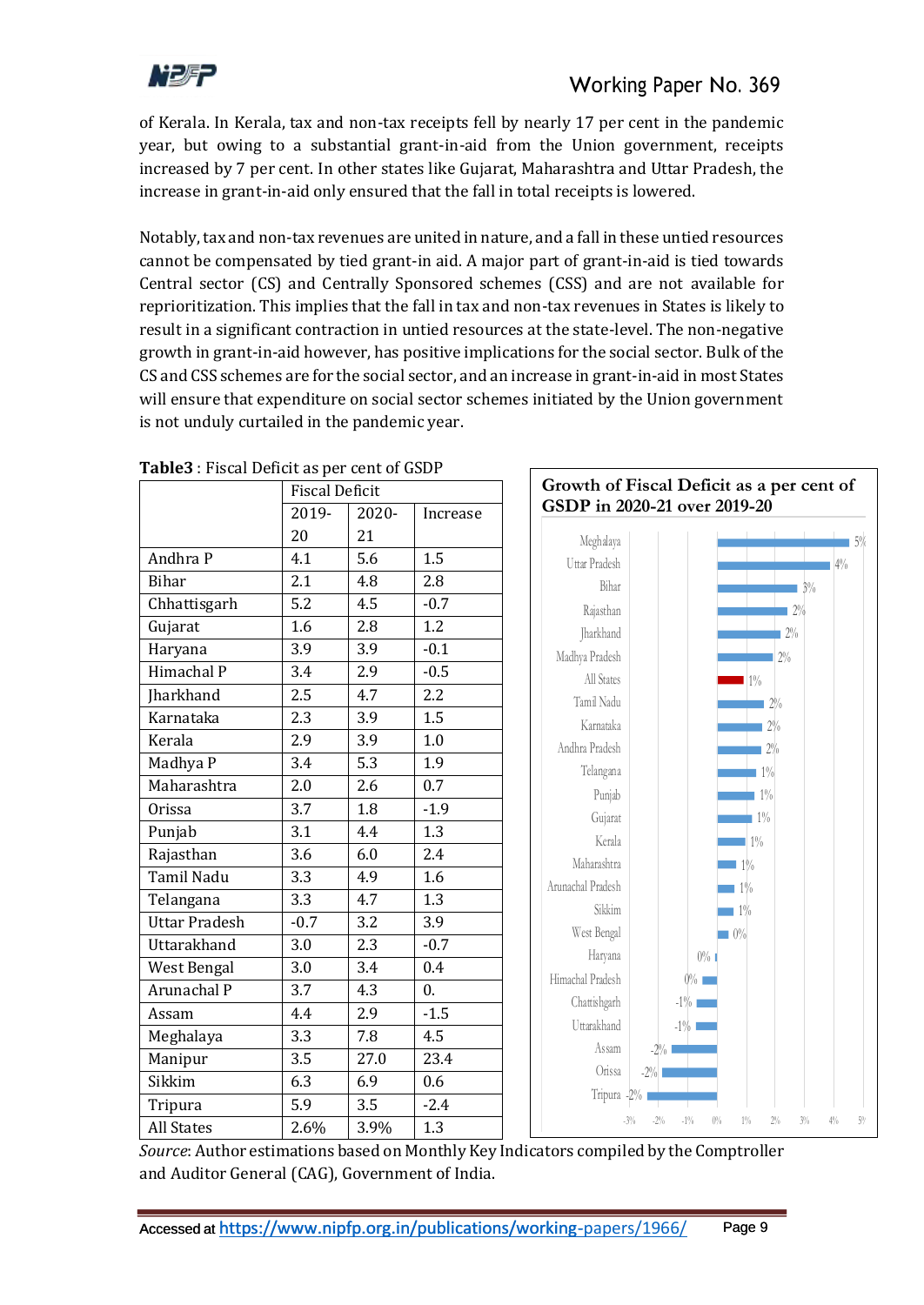

States have covered up the fall in untied resources through additional borrowing. This is mirrored in the fact that borrowings increased by around 56 per cent in the pandemic year; a growth nearly 4 times over the pre-pandemic year (Table 1). It is notable that fiscal deficit increased by 1 per cent of GSDP between 2019-20 and 2020-21 (from around 3 to 4 per cent). A state-wise disaggregation suggests that fiscal deficit and borrowings were among the highest in the States of Uttar Pradesh, Bihar, Jharkhand and Rajasthan. The case of Uttar Pradesh was particularly acute. Aggregate receipts declined by 20 per cent in the pandemic year, which resulted in an increase of fiscal deficit of about 3.9 per cent of GSDP, the highest among the 26 states under study (Table 2 and Table 3).



### **Figure 2**: Growth of receipts and expenditure in 2020-21 over 2019-20 (per cent)

With additional borrowing, States ensured that aggregate expenditures grew by 4.9 per cent in the pandemic year despite the fall in receipts (Table 1). This nominal increase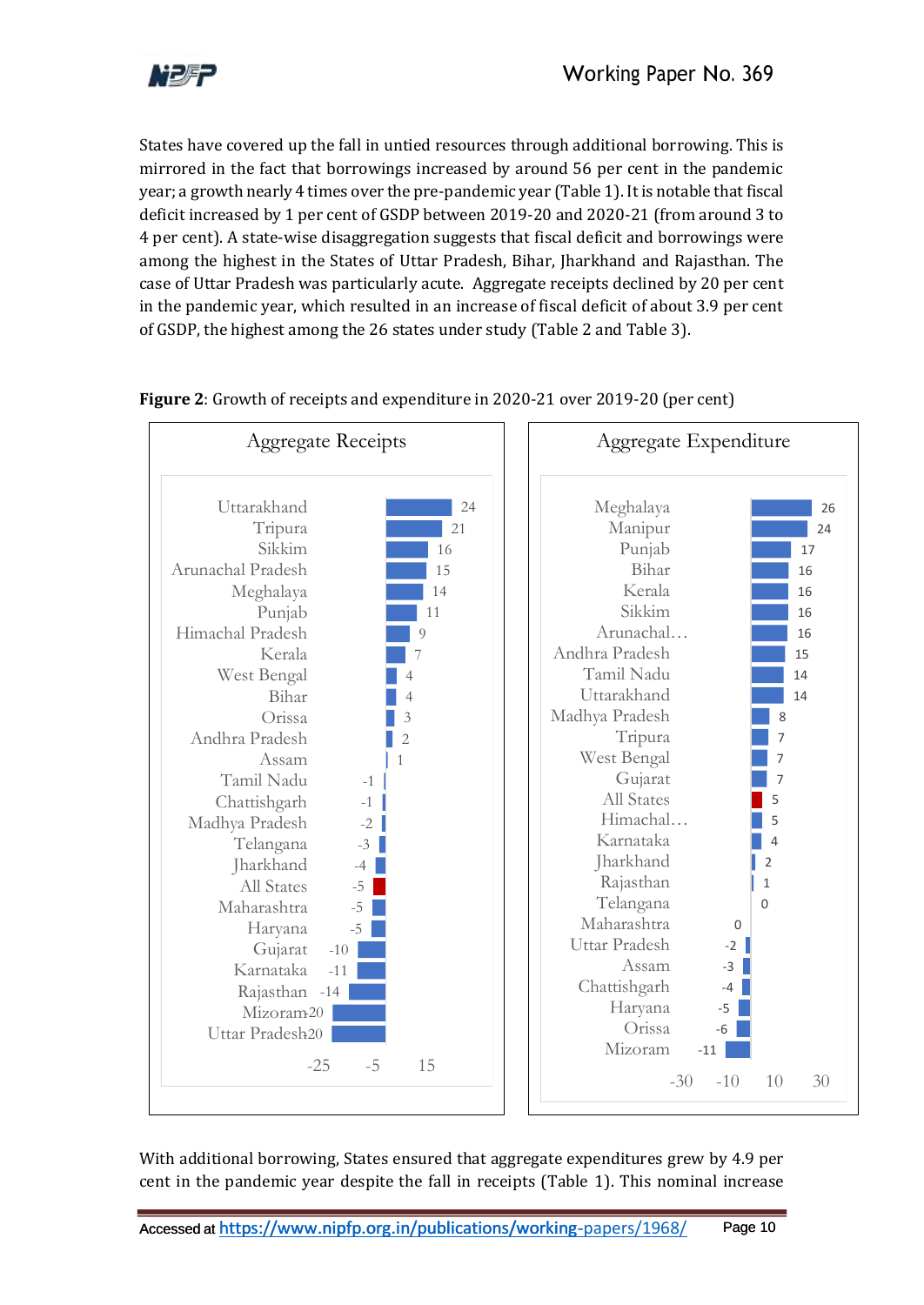

ensured that expenditure to GDP ratio remained around the same level as the prepandemic year. Among major states, the increase was remarkable in States like Andhra Pradesh, Bihar, Kerala, Punjab, Tamil Nadu and Uttarakhand. In these States, expenditures grew by 14-17 per cent in 2020-21. This was facilitated by the fact that aggregate receipts did not decline significantly in these States. There was however, some decline in expenditures in Chhattisgarh, Odisha, Haryana and Uttar Pradesh. In Odisha and Haryana, expenditures fell by 5-6 per cent, in Chhattisgarh 3.6 per cent and about 2 per cent in Uttar Pradesh.

It is interesting to note the differences in expenditure choices by States in the pandemic year. In States like Tamil Nadu, expenditures grew by 14 per cent despite a marginal fall in receipts. In contrast, states like Odisha curtailed public spending, despite a positive growth in receipts. Haryana curtailed expenditures roughly at the same rate as the fall in receipts. Madhya Pradesh, Gujarat, Karnataka and Rajasthan maintained a positive growth of expenditures despite a fall in receipts. Uttar Pradesh, which registered the highest fall in receipts, ensured that expenditures were not curtailed very steeply in the pandemic year.

### **Social Sector Expenditures**

Much of the growth in expenditures was driven by increase in spending on social services. The rate of growth of economic services was significantly lower than social services. Expenditures in social services registered a growth of about 6 per cent while economic services grew at 3.7 per cent. Interestingly, growth rates of expenditure in social services were highest in the states of Kerala and Tamil Nadu. Despite the aggregate rise, a few states registered a fall. There was a 15 per cent decline in expenditure on social services in Odisha, around 8 per cent in Karnataka and 2-3 per cent in Chhattisgarh and Maharashtra. Capital expenditures within economic services was particularly curtailed; registering a negative growth rate in the pandemic year. Interestingly, within social services, while revenue spending grew at 4 per cent, capital spending registered a sharp 29 per cent growth rate in the pandemic year.

| <b>Between 2019-20 and 2020-21</b> |     |  |  |
|------------------------------------|-----|--|--|
| <b>Social services</b>             | 6.1 |  |  |
| Revenue                            |     |  |  |
| Capital                            | 29  |  |  |
| <b>Economic services</b>           | 3.7 |  |  |
| Revenue                            |     |  |  |
| Capital                            |     |  |  |

## **Figure 3** : Growth rate of expenditures between 2018-19 and 2019-20 (per cent)



Source: Monthly Key Indicators (MKI), CAG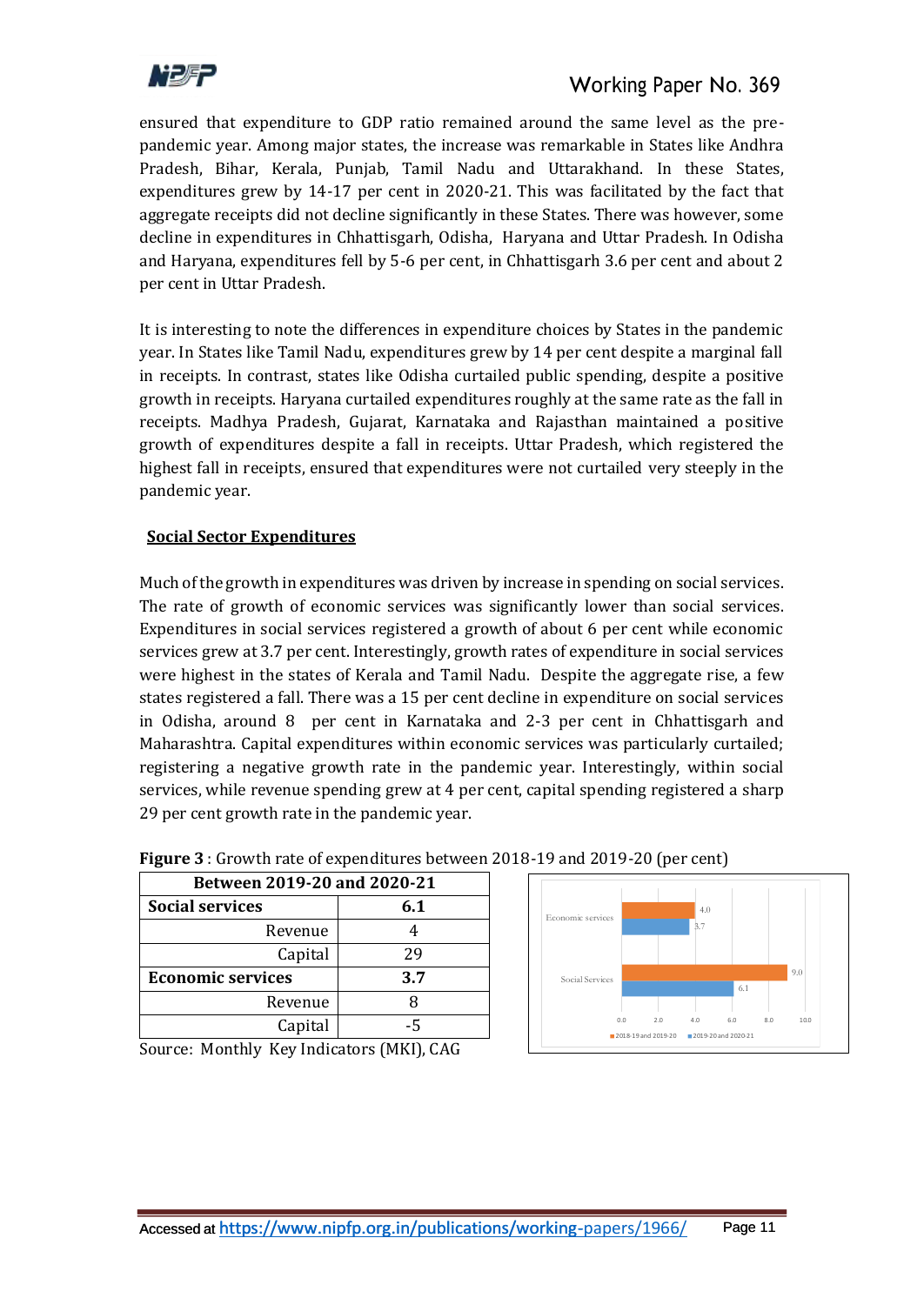

## Working Paper No. 369



Source: Monthly Key Indicators (MKI) compiled by Comptroller and Auditor general of India (GAG)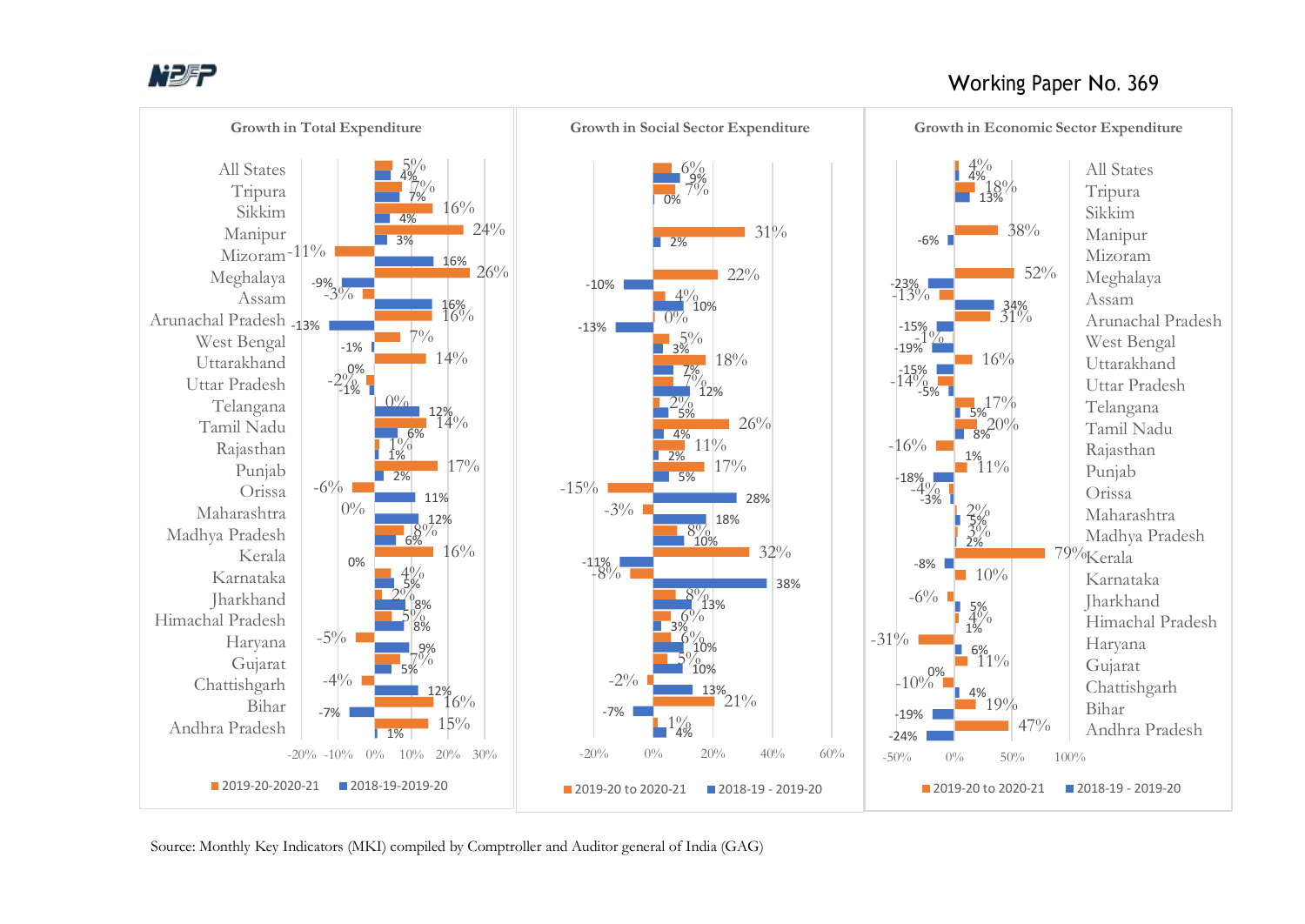

A disaggregation of social sector expenditures suggest that there was a steep rise in health expenditures in the pandemic year. Health expenditures grew at around 16 per cent in the 15 major states under study (Figure 4). These have however, come at a cost of negligible or very low growth in a number of other important sectors like education and nutrition. Growth in education and nutrition was less than 0.5 per cent (Figure 4). Interestingly, expenditure on water supply and sanitation grew at around 9 per cent, which may be due to the increased need for sanitization services during COVID 19.



**Figure 4**: Growth of selected services within social sector between 2019-20 and 2020-21 (per cent)

*Source*: Monthly Civil Accounts (MCAs), compiled by the Office of the Principal Auditor General in respective States.

Among the 15 states under study, Tamil Nadu registered the highest growth rate in health expenditure (40 per cent). Karnataka, Jharkhand Odisha and Andhra Pradesh and Chhattisgarh also registered a growth rate of 25-30 per cent in health expenditures. Telangana is the only state which registered a negative growth (-3 per cent) in health expenditures. While health expenditures grew in almost all States, education expenditures fell in 7 of the 15 States in nominal terms. Karnataka and Chhattisgarh registered the highest fall in education expenditures (around 10 per cent). Nutrition expenditures also fell sharply in Jharkhand, Telangana, Chhattisgarh, Madhya Pradesh and Tamil Nadu.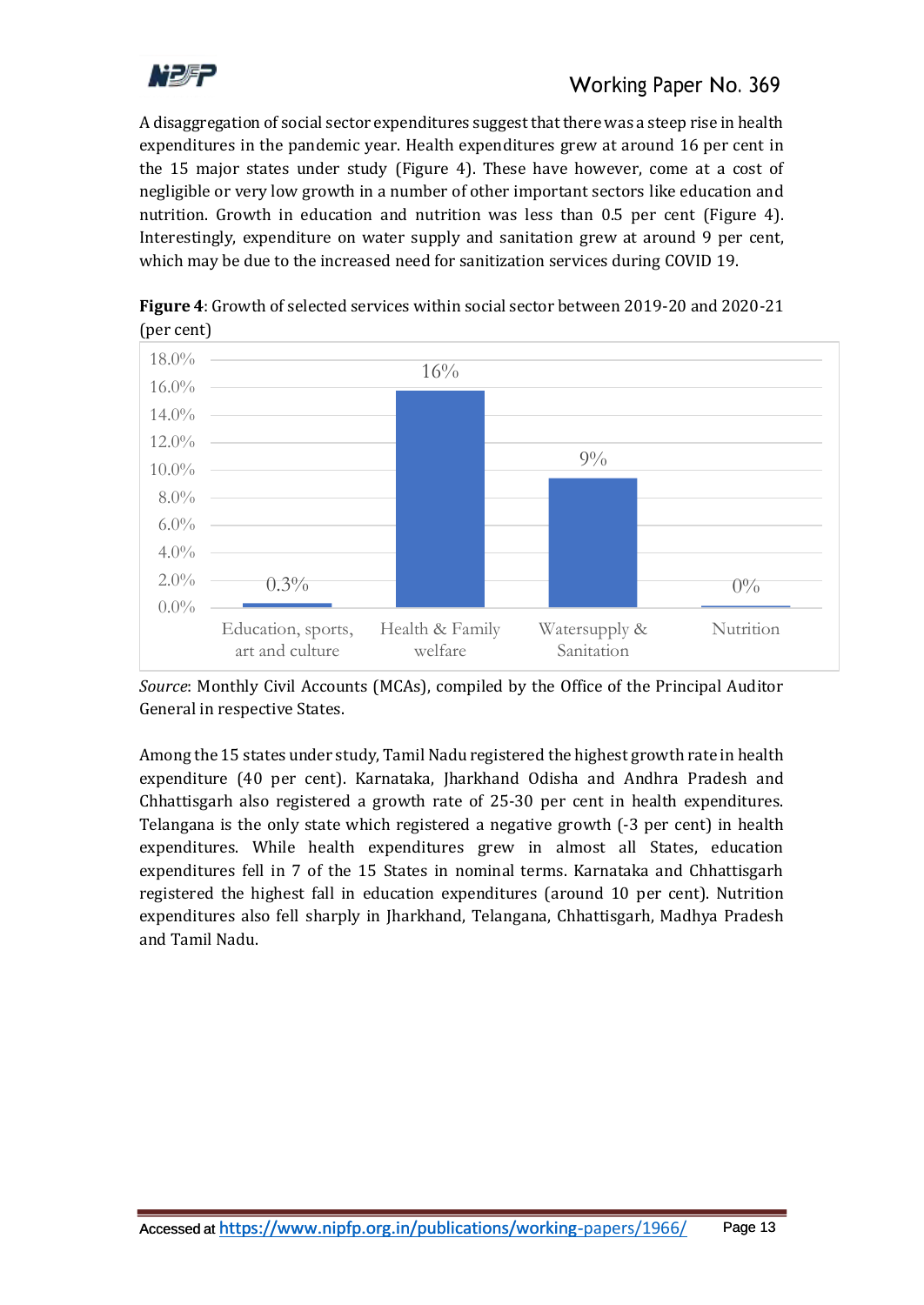![](_page_13_Picture_0.jpeg)

**Figure 5** : Growth in expenditure on Education, sports, art and culture and Health and family welfare in 2020-21 over 2019-20

![](_page_13_Figure_3.jpeg)

*Source*: Monthly Civil Accounts (MCAs), compiled by the Office of the Principal Auditor General in respective States.

## **Summary**

The COVID pandemic led to shrinkage in revenues and increased pressure for expansion of public spending. This laid the ground for restructuring and reprioritizing expenditures at the state-level to meet the needs of the crisis hour. Preliminary evidence on revenues and expenditures in States in early part of the pandemic year (2020-21) indicated a significant fall in revenues and an increase in deficit in a number of states. In the absence of "actual" figures for the pandemic year, the evidence was however, partial in nature.

Our analysis using "actual" figures for each month of the pandemic year reinforces the earlier evidence on contraction in revenues and increased deficit. Further, our analysis highlights the inter-state differences in bridging the revenue-expenditure gap, social sector priorities *vis-à-vis* economic services and growth of spending in core sectors like health and education.

Results indicate that despite a fall of around 5 per cent in aggregate revenues, States have been able to maintain an average growth rate of 5 per cent in expenditures. Much of this growth has been driven by social services. Expenditure on social services grew by about 6.1 per cent, as against 3.7 per cent in economic services. Within social services, health expenditures grew by 16 per cent, the highest among all sectors. This has however, come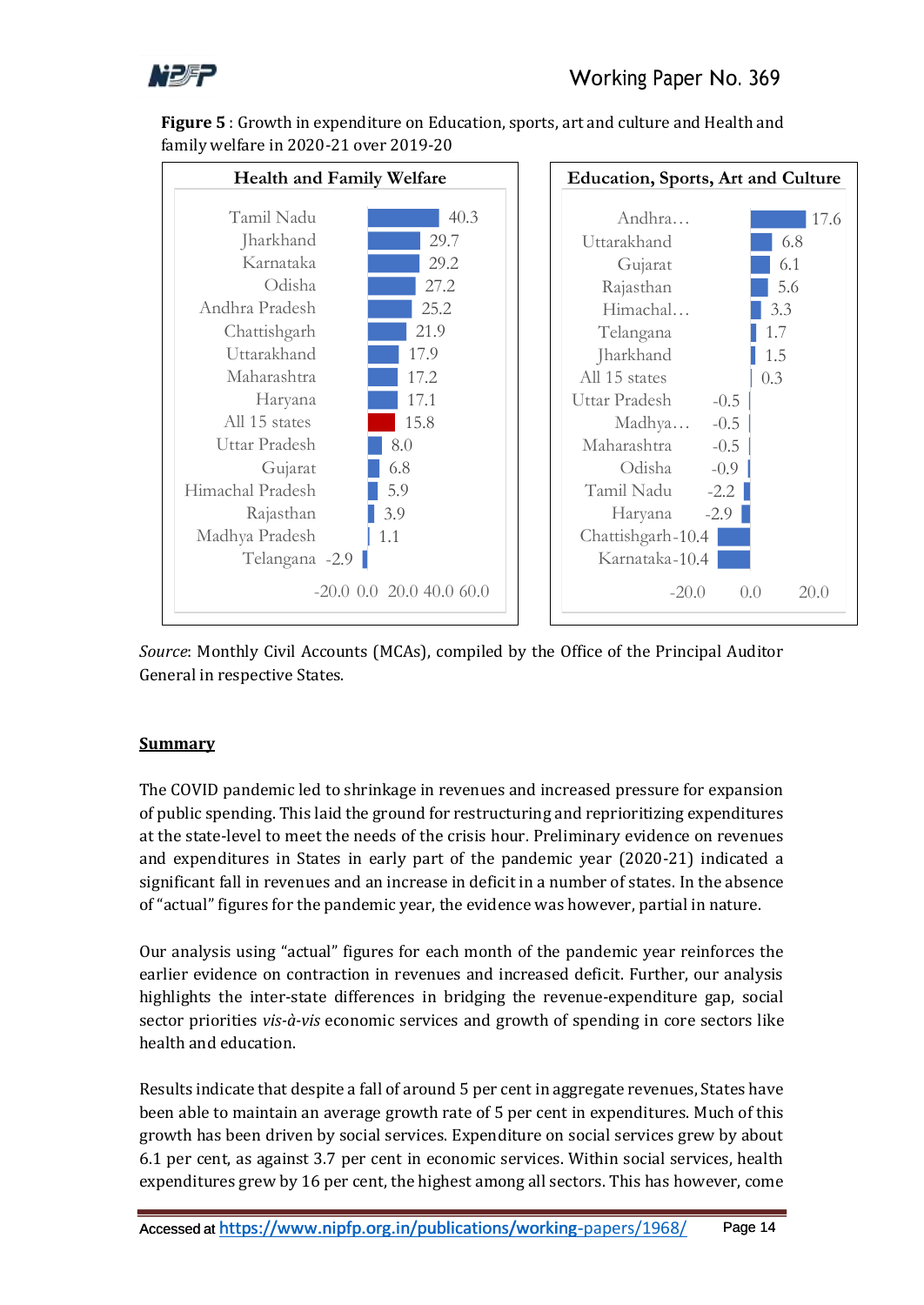![](_page_14_Picture_0.jpeg)

at a cost of expenditure in a number of other important sectors like education and nutrition.

The evidence above is only indicative in nature as these are based on aggregate figures for a limited set of states. The budgets of State governments for the year 2022-23 will provide deeper insights into the nature of expenditures incurred, particularly health spending during the pandemic year.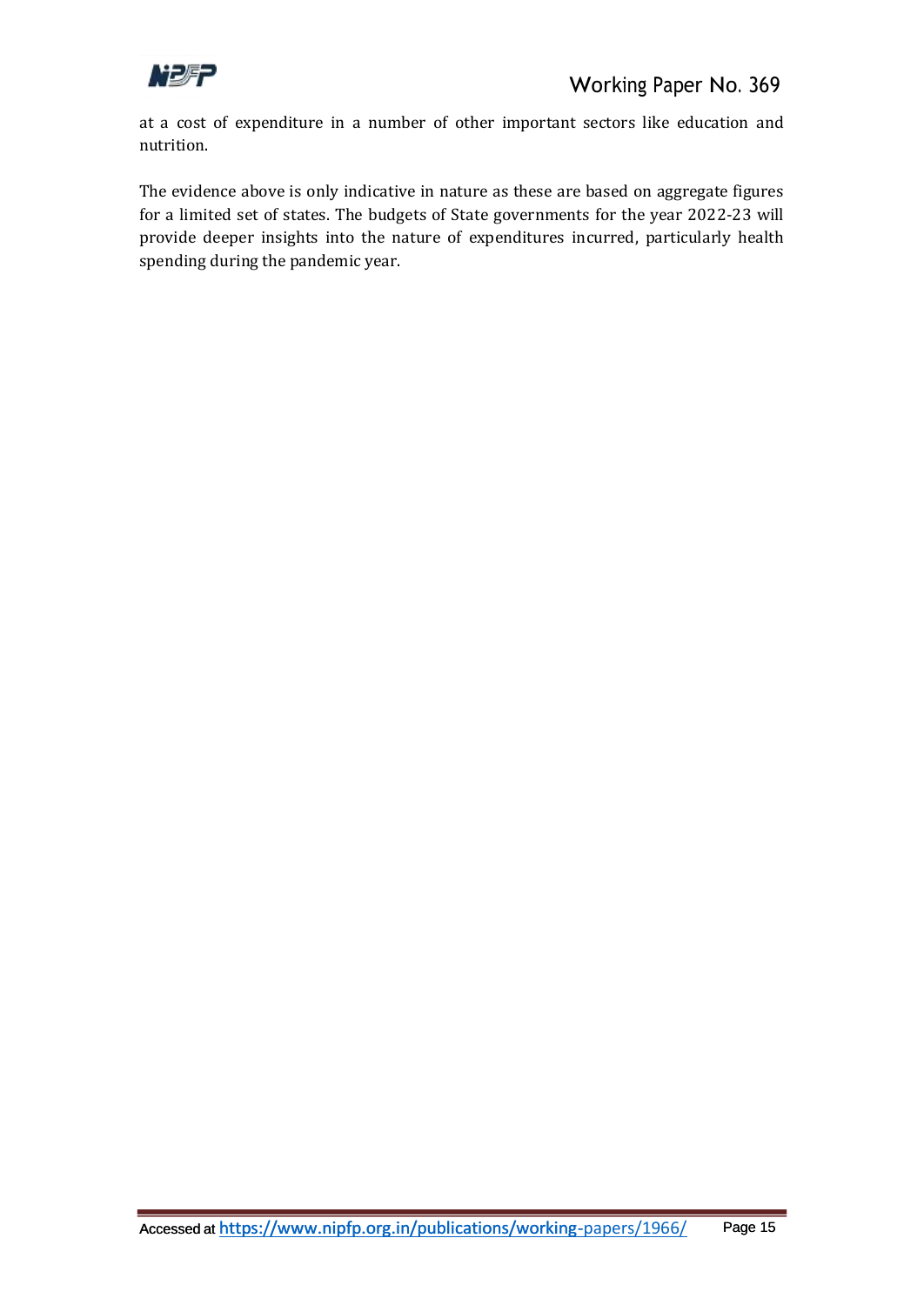![](_page_15_Picture_0.jpeg)

#### **References**

- Balibek, E., Sayegh, A., Saxena, S., Stone, M., & Wendling, C. (2020). Managing fiscal risks under fiscal stress. IMF Fiscal Affairs.
- Barroy, H., Wang, D., Pescetto, C., Kutzin, J., & World Health Organization. (2020). How to budget for COVID-19 response? A rapid scan of budgetary mechanisms in highly affected countries. World Health Organization, Geneva.
- Curristine, T., Doherty, L., Imbert, B., Rahim, F. S., Tang, V., & Wendling, C. (2020). Budgeting in a Crisis: Guidance for Preparing the 2021 Budget. IMF Special Series on COVID-19, 1, 1-10.
- Gbohoui, W., & Medas, P. (2020). Fiscal Rules, Escape Clauses, and Large Shocks. Special Series on Fiscal Policies to Respond to Covid-19, by IMF Fiscal Affairs Department: Washington DC.
- IMF (2020) Managing fiscal risks under fiscal stress. IMF Fiscal Affairs- Special Series on Fiscal Policies to Respond to COVID-19.
- Mukherjee S. & Shivani B. (2021), "Public Finance Management in India in the time of COVID 19 Pandemic" , Working Paper no 337, National Institute of Public Finance and Policy, New Delhi.
- Rahim, F., Allen, R., Barroy, H., Gores, L., & Kutzin, J. (2020). COVID-19 Funds in Response to the Pandemic. IMF.
- WHO (2021), "Global Expenditure on Health: Public Spending on the Rise?" Health Systems Governance and Financing UHL, World Health Organization, December 2021. Available at https://www.who.int/publications/i/item/9789240041219

World Bank. (2021). Global economic prospects, June 2021. Available at:

https://openknowledge.worldbank.org/handle/10986/35647